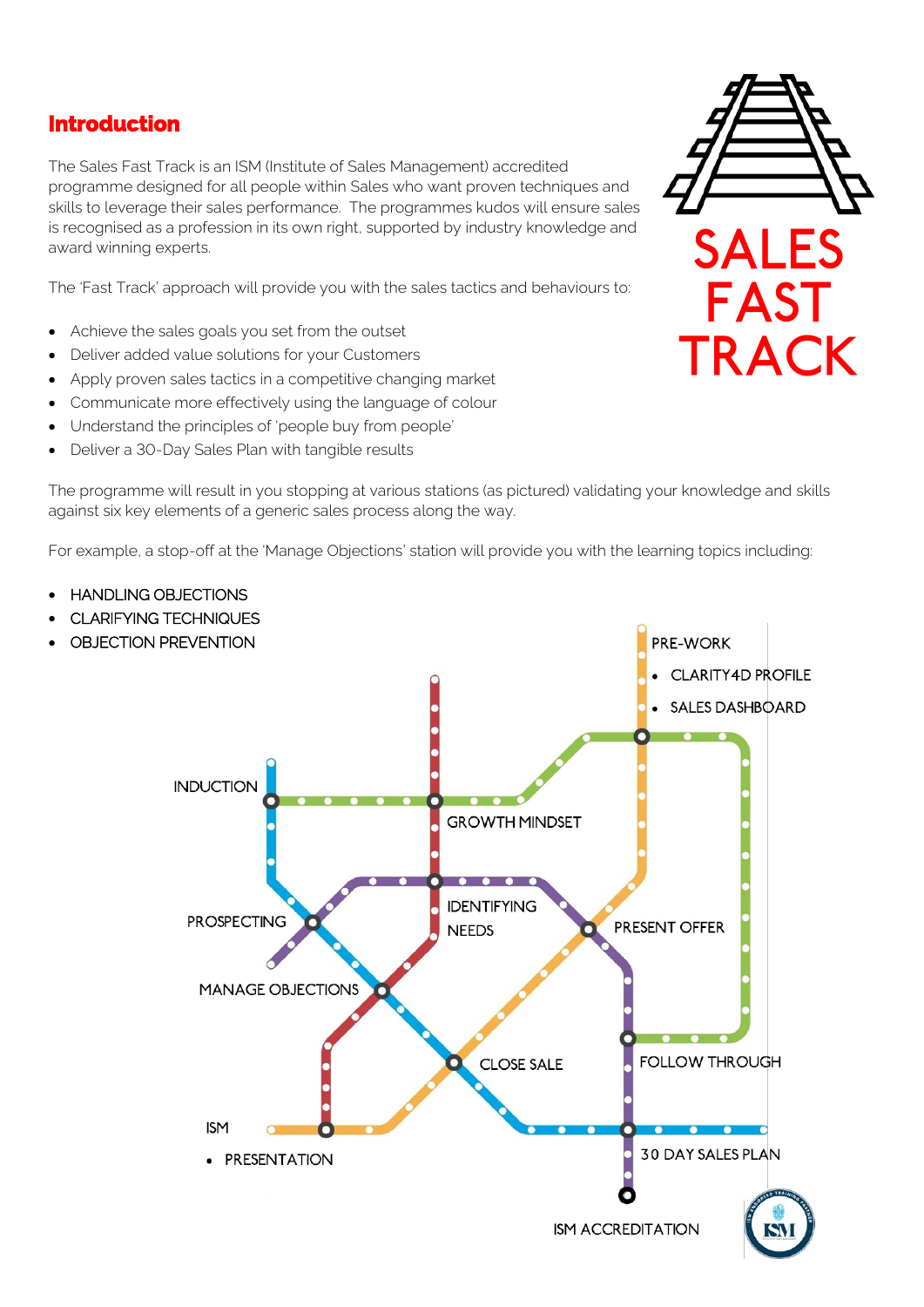

# **Stations within the Sales Fast Track Programme**

After each station stop, you will create an action plan to apply what you have learnt about that station topic in your workplace before you begin the journey to the next station.

As you continue the journey within the sales fast track programme, you will be growing your personal sales capability to ultimately maximise your sales performance.

At the end of the day it's about the results. This will be achieved by applying what you have learnt and being able to demonstrate the ISM code of practice in sales.

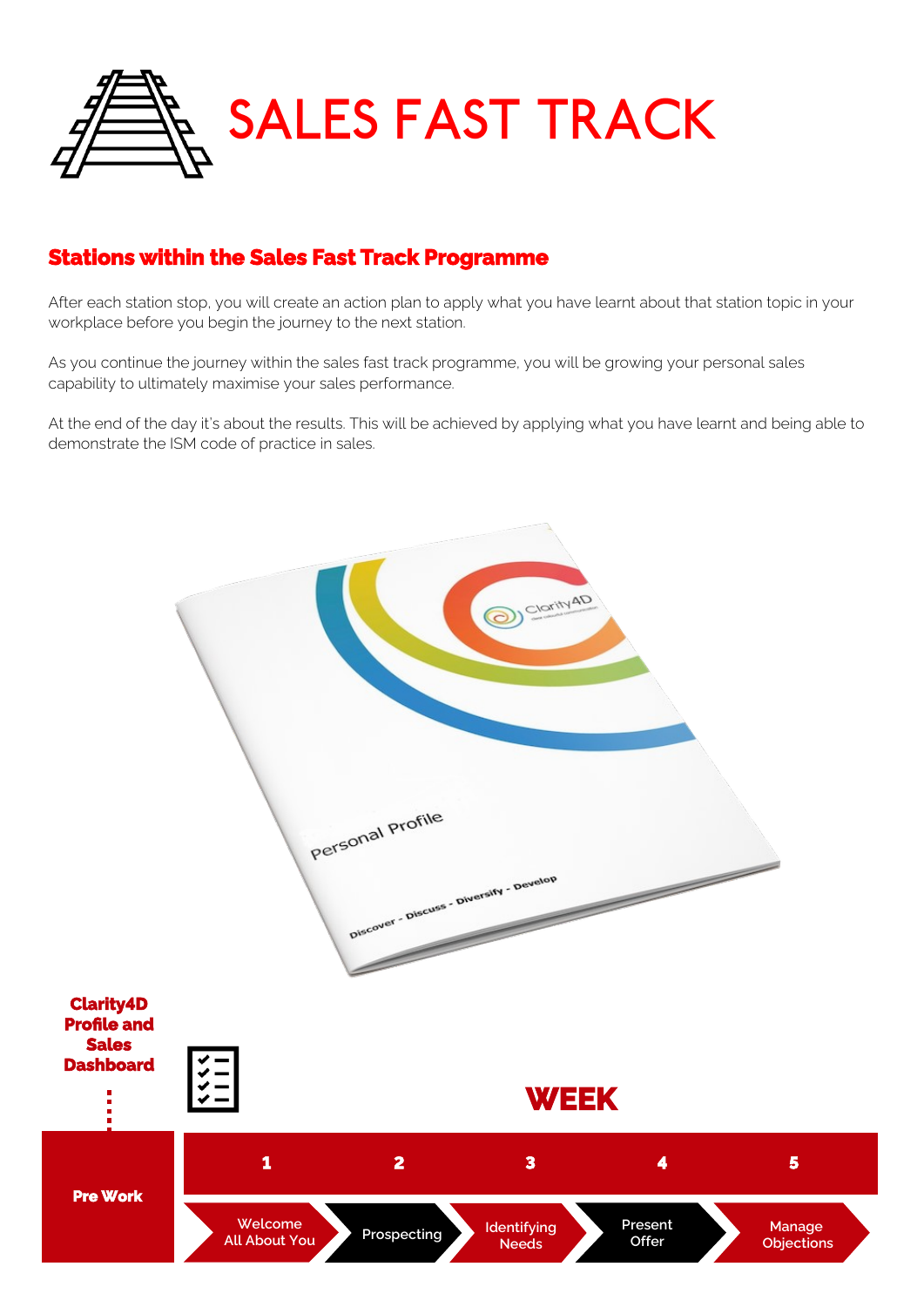

## **Profile – Clarity4D©**

Included within the programme is the Clarity4D Profile© which allows salespeople to acknowledge their own personal strengths, as well as recognise their future potential as they follow a simple 'best practice' sales process.

The simple sales process has been designed to be used where there is no existing process in place currently, or is used in conjunction with an existing sales process and includes the following:

- Prospecting
- **Identifying Needs**
- Present Offer
- Manage Objections
- Close Sale
- Follow Through

The profile also helps salespeople to recognise the different buying preferences of their customers and gives strategies to gain more sales and build rapport for long-term relationships.

Each delegate will receive their own personal Clarity4D Profile.